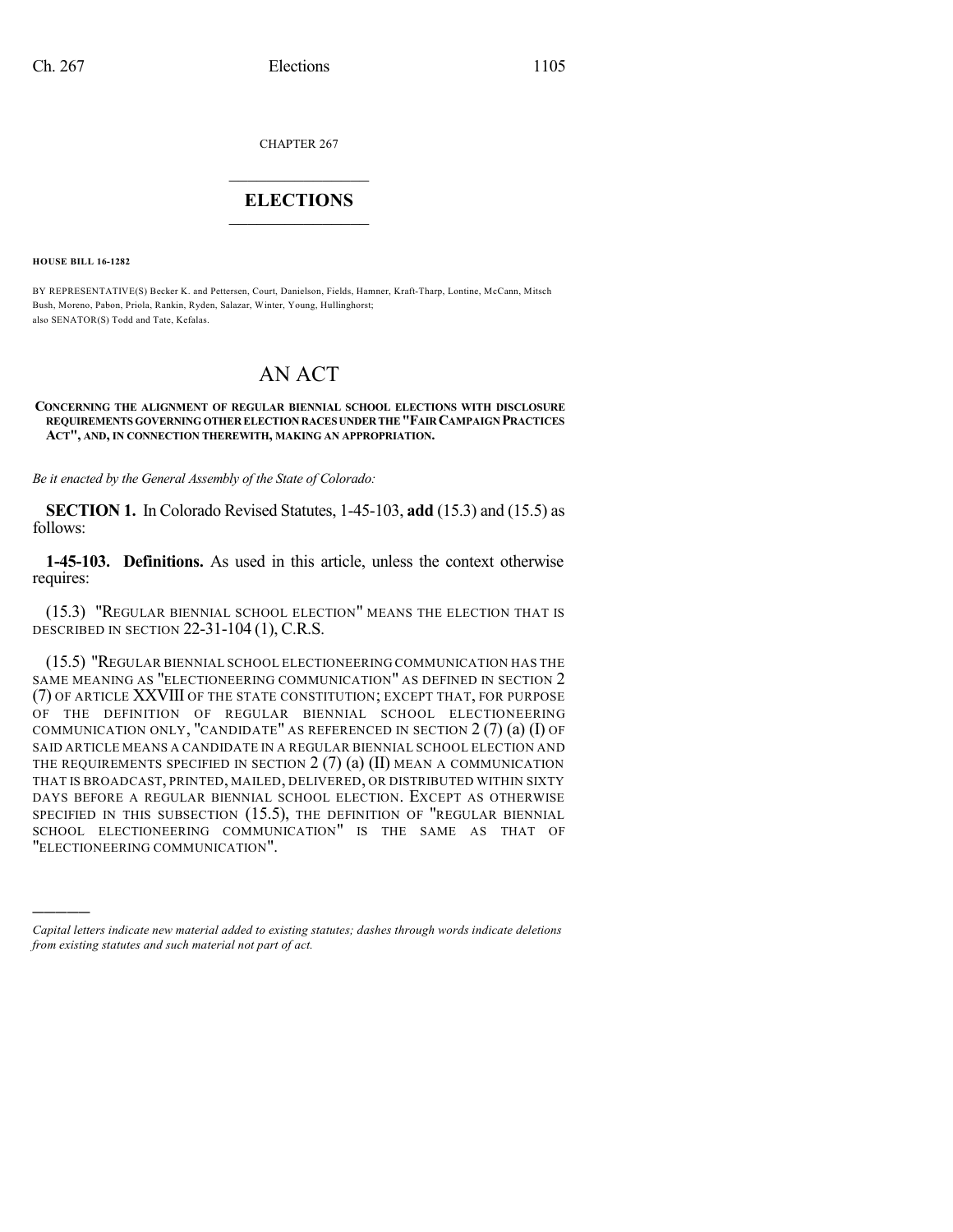**SECTION 2.** In Colorado Revised Statutes, 1-45-107.5, **amend** (4) (c) and (6) as follows:

**1-45-107.5. Independent expenditures- restrictions on foreign corporations - registration - disclosure - disclaimer requirements.** (4) (c) The information required to be disclosed pursuant to paragraph (a) of this subsection (4) shall MUST be reported in accordance with the schedule specified in section 1-45-108 (2) for political committees; except that any person making an independent expenditure in excess of one thousand dollars within thirty days before a primary, or general, OR REGULAR BIENNIAL SCHOOL election shall provide such report within forty-eight hours after obligating moneys for the independent expenditure.

(6) Any person that expends an aggregate amount in excess of one thousand dollars on an independent expenditure in any one calendar yearshall deliverwritten notice to the appropriate officer that shall list with specificity the name of the candidate whom the independent expenditure is intended to support or oppose. Where the independent expenditure is made within thirty days before a primary, or general, OR REGULAR BIENNIAL SCHOOL election, the notice required by this subsection  $(6)$  shall MUST be delivered within forty-eight hours after the person obligates moneys for the independent expenditure.

**SECTION 3.** In Colorado Revised Statutes, 1-45-108, **amend** (1) (a) (III), (2) (a) (I) introductory portion, (2) (a) (III), and (2.5); and **add** (2) (a) (V) as follows:

**1-45-108. Disclosure - definition.** (1) (a) (III) Any person who expends one thousand dollars or more per calendar year on electioneering communications OR REGULAR BIENNIAL SCHOOL ELECTIONEERING COMMUNICATIONS shall report to the secretary of state, in accordance with the disclosure required by this section, the amount expended on the communications and the name and address of any person that contributes more than two hundred fifty dollars per year to the person expending one thousand dollars or more on the communications. If the person making a contribution of more than two hundred fifty dollars is a natural person, the disclosure required by this section shall MUST also include the person's occupation and employer.

 $(2)(a)(I)$  Except as provided in SUBPARAGRAPH (V) OF THIS PARAGRAPH  $(a)$  AND subsections (2.5), (2.7), and (6) of this section, such reports that are required to be filed with the secretary of state shall MUST be filed:

(III) For purposes of this section, "election year" means every even-numbered year for political parties and political committees and each year in which the particular candidate committee's candidate, or issue committee's issue, appears on theballot, INCLUDING A REGULAR BIENNIAL SCHOOL ELECTION; and "major election" means the election that decides an issue committee's issue, and the election that elects a person to the public office sought by the candidate committee's candidate, AND A REGULAR BIENNIAL SCHOOL ELECTION.

(V) ANY POLITICAL COMMITTEE, SMALL DONOR COMMITTEE, INDEPENDENT EXPENDITURE COMMITTEE, OR POLITICAL ORGANIZATION THAT IS PARTICIPATING IN A REGULAR BIENNIAL SCHOOL ELECTION SHALL FILE ITS DISCLOSURE REPORTS IN ACCORDANCE WITH THE FILING SCHEDULE SPECIFIED IN SUB-SUBPARAGRAPHS (C)TO